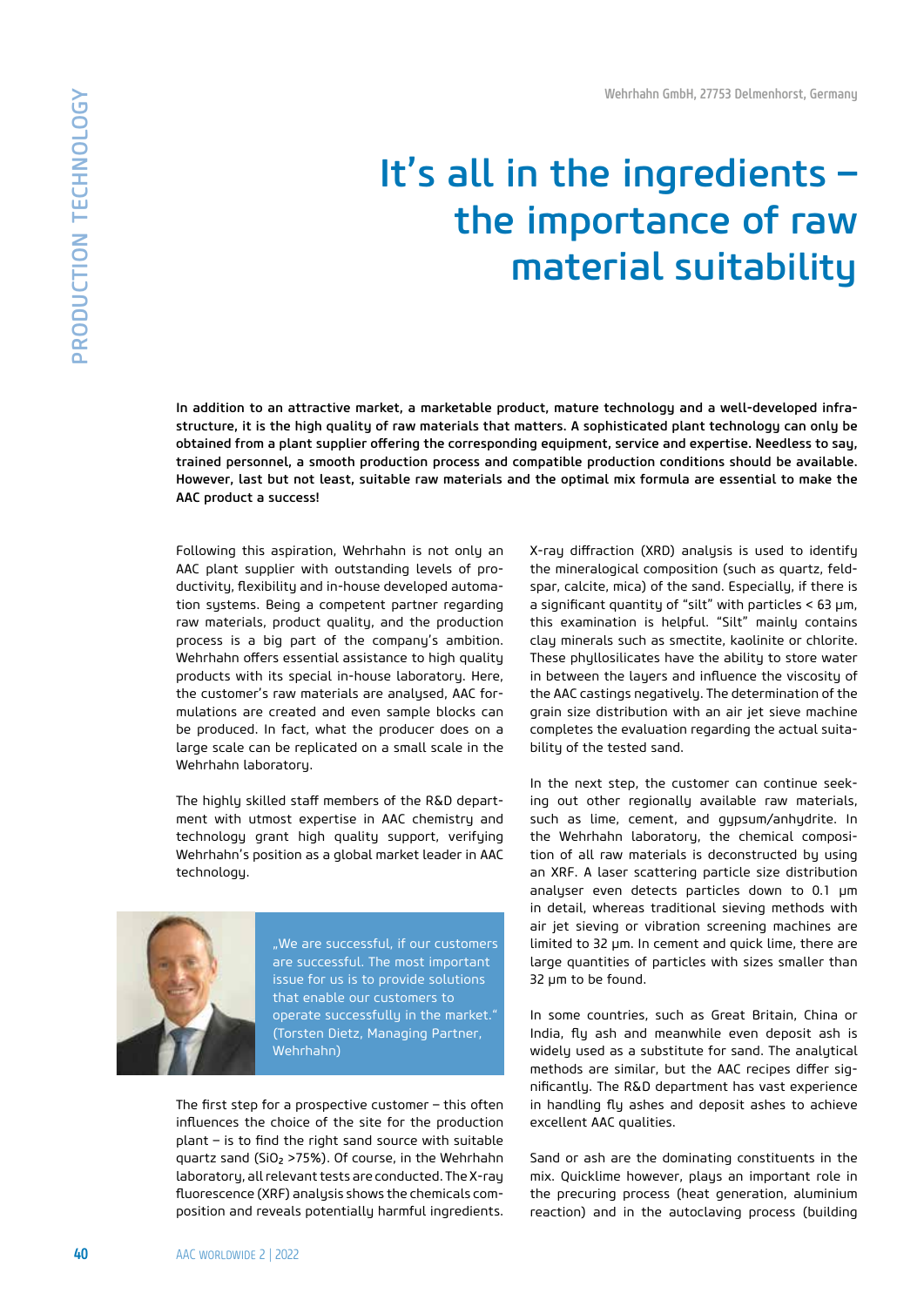

*A laser scattering particle size distribution analyser even detects particles down to 0.1 µm in detail, whereas traditional sieving methods with air jet sieving or vibration screening machines are limited to 32 µm.*

of CSH-phases, tobermorite). Therefore, considering the calcium oxide (CaO) content and the reactivity of the quicklime is necessary, since these parameters decisively influence the recipe calculation. In the Wehrhahn laboratory, the CaO content is determined by a titration apparatus.

Using hydrochloric acid (HCl) as a solvent, the total alkalinity of lime (CaO, Ca(OH) $_2$ , CaCO $_3$ , but also MgO, MgCO<sub>3</sub>) can be determined by the retitration with sodium hydroxide (NaOH). Using boiling water as a "solvent" and hydrochloric acid for titration, the available calcium oxide content is determined according to DIN EN 459-2:2010-12; chapter 5.8. The available CaO-content (CaO and  $Ca(OH)_2$ ) represents the part of the quicklime that participates in the hydrothermal reaction in the autoclave. To complete the chemical analysis, the quicklime is heated in a furnace in two steps, first to 550°C and then to 1025°C. The loss on ignition (LOI) is determined. This enables the calculation of the amounts of unburned calcium carbonate CaCO<sub>3</sub>, the already hydrated lime Ca(OH)2, and the active CaO (the pure calcium oxide that hydrates during the precuring time connected with generation of heat (1187 kJ/kg).

The reactivity of the lime is calculated automatically by determining the wet slaking curve according to DIN EN 459-2:2010-12; chapter 6.6.

Cement is the second source of CaO that is involved in the hydrothermal reactions to give CSH-phases like tobermorite-11 Å ( $Ca<sub>5</sub>Si<sub>6</sub>O<sub>17</sub>·5H<sub>2</sub>O$ ).

*The CaO content is determined by a titration apparatus.*

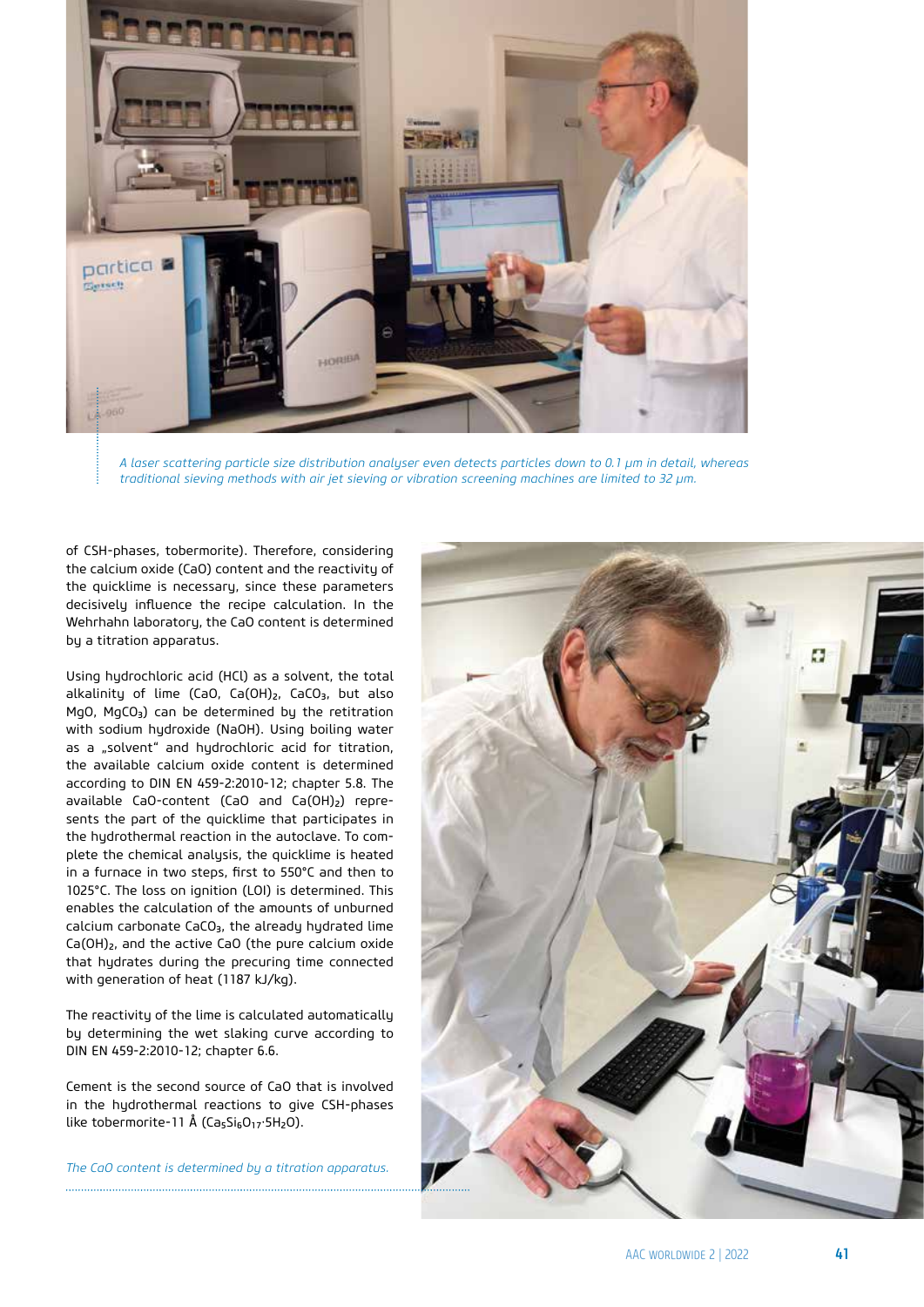

*To complete the chemical analysis, the quicklime is heated in a furnace in two steps, first to 550°C and then to 1025°C.*

From the XRF-data, it is possible to calculate the main clinker composition ( $C_3S$ ,  $C_2S$ ,  $C_4(A,F)$ ,  $C_3A$ ), using the Bogue calculation. The clinker composition, which is tested in the Wehrhahn laboratory by a Vicat-test according to DIN EN 196-3 influences the setting behaviour. Moreover, the fineness of the cement is important and needs to be evaluated. Therefore, the particles size distribution is also tested by using the laser scattering particles analyser. The specific surface is determined by a Blaine-test according to DIN EN 196-3.

Small quantities of gypsum CaSO<sub>4</sub>·2H<sub>2</sub>O or anhydrite  $CaSO<sub>4</sub>$  influence the precuring process and the quality of the AAC in a positive way. In some countries, natural gypsum or anhydrite is hard to obtain. Simple tests are necessary to distinguish between gypsum, anhydrite and the not recommendable hemihydrate CaSO4•½H2O (plaster of Paris) which immediately stiffens when in contact with water.



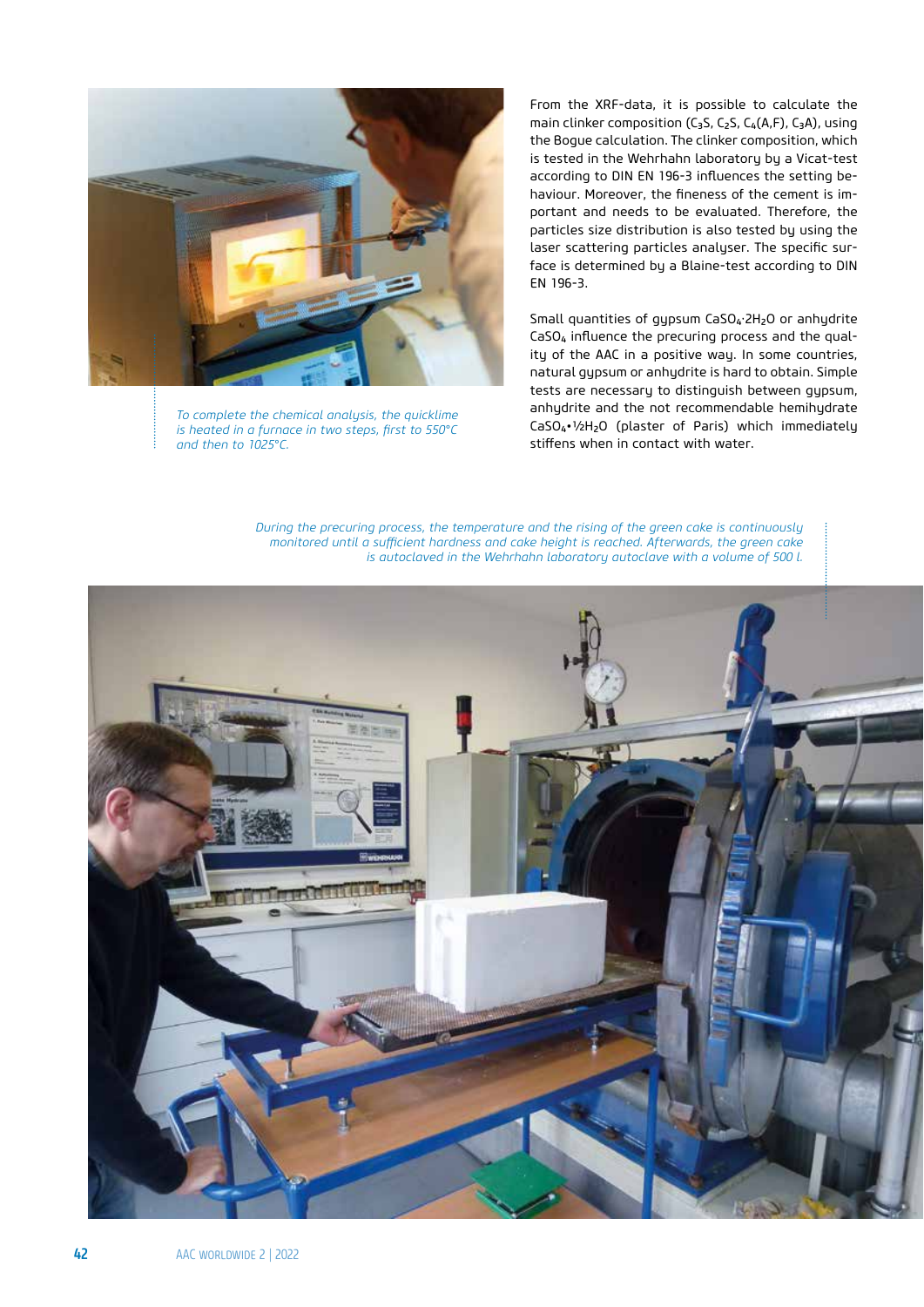Provided the analytical data of the raw materials are in compliance with the specifications set out by Wehrhahn, a first cake based on a standard recipe is made. This practice allows to determine the suitability of the raw materials for high quality AAC production. In a second step, the optimisation of the mix formula in view of quality and feasibility is carried out.

The raw materials are mixed with a special mixer and finally the slurry is poured into a mould. During the precuring process, the temperature and the rising of the green cake is continuously monitored until a sufficient hardness and cake height is reached. Afterwards, the green cake is autoclaved in the Wehrhahn laboratory autoclave with a volume of 500 l. Up to 8 cakes can be autoclaved simultaneously.

The autoclave is equipped with an external steam generator and, as in the full-scale plant, it is possible



*The compressive strength is determined at cubes of 100x100x100 mm using an electronically controlled testing machine according to DIN EN 772-1:2011-07.*

*Whenever necessary and wanted, Wehrhahn experts train sta# in all chemical backgrounds and process technology for AAC production. The support from the Wehrhahn R&D will be continued on a long-term relationship during the production.*